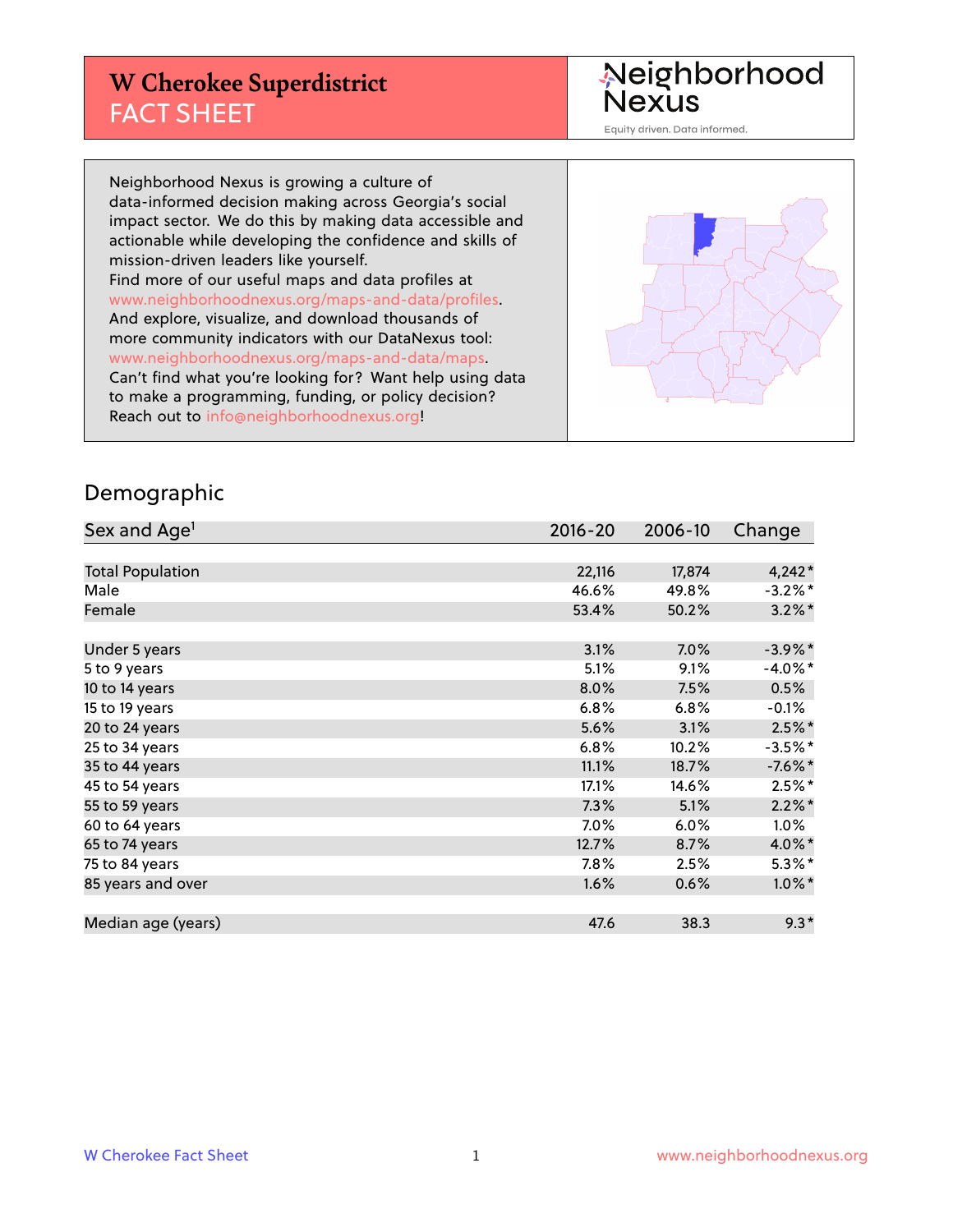# Demographic, continued...

| Race <sup>2</sup>                                            | $2016 - 20$  | 2006-10      | Change             |
|--------------------------------------------------------------|--------------|--------------|--------------------|
| <b>Total population</b>                                      | 22,116       | 17,874       | $4,242*$           |
| One race                                                     | 95.3%        | 99.2%        | $-3.9%$            |
| White                                                        | 89.8%        | 95.1%        | $-5.3\%$ *         |
| <b>Black or African American</b>                             | 3.1%         | 2.6%         | 0.5%               |
| American Indian and Alaska Native                            | 0.1%         | 0.1%         | 0.0%               |
| Asian                                                        | 0.8%         | 0.9%         | $-0.1%$            |
| Native Hawaiian and Other Pacific Islander                   | 0.4%         | 0.1%         | 0.3%               |
| Some other race                                              | 1.1%         | 0.5%         | 0.6%               |
| Two or more races                                            | 4.7%         | 0.8%         | $3.9\%$ *          |
| Race alone or in combination with other race(s) <sup>3</sup> | $2016 - 20$  | 2006-10      | Change             |
|                                                              |              |              |                    |
| Total population                                             | 22,116       | 17,874       | $4,242*$           |
| White                                                        | 94.6%        | 95.9%        | $-1.3%$            |
| <b>Black or African American</b>                             | 3.7%         | 2.9%         | 0.7%               |
| American Indian and Alaska Native                            | 1.7%         | 0.2%         | $1.6\%$ *          |
| Asian                                                        | 3.1%         | 1.1%         | $1.9\%$ *          |
| Native Hawaiian and Other Pacific Islander                   | 0.4%         | 0.1%         | 0.3%               |
| Some other race                                              | 1.5%         | 0.6%         | 0.9%               |
|                                                              |              |              |                    |
| Hispanic or Latino and Race <sup>4</sup>                     | $2016 - 20$  | 2006-10      | Change             |
| <b>Total population</b>                                      | 22,116       | 17,874       | $4,242*$           |
| Hispanic or Latino (of any race)                             | 3.3%         | 3.6%         | $-0.3%$            |
| Not Hispanic or Latino                                       | 96.7%        | 96.4%        | 0.3%               |
| White alone                                                  | 88.7%        | 92.1%        | $-3.4\%$ *         |
| Black or African American alone                              | 3.1%         | 2.5%         | 0.6%               |
| American Indian and Alaska Native alone                      |              |              |                    |
| Asian alone                                                  | 0.1%<br>0.8% | 0.1%<br>0.9% | 0.0%<br>$-0.1%$    |
| Native Hawaiian and Other Pacific Islander alone             |              |              |                    |
| Some other race alone                                        | 0.0%         | 0.1%         | $-0.1%$<br>$-0.1%$ |
|                                                              | 0.0%         | 0.1%         |                    |
| Two or more races                                            | 4.1%         | 0.7%         | $3.4\%$ *          |
| U.S. Citizenship Status <sup>5</sup>                         | $2016 - 20$  | 2006-10      | Change             |
| Foreign-born population                                      | 1,052        | 559          | 493*               |
| Naturalized U.S. citizen                                     | 47.9%        | 48.8%        | $-0.9%$            |
| Not a U.S. citizen                                           | 52.1%        | 51.2%        | 0.9%               |
|                                                              |              |              |                    |
| Citizen, Voting Age Population <sup>6</sup>                  | $2016 - 20$  | 2006-10      | Change             |
| Citizen, 18 and over population                              | 17,138       | 12,729       | 4,409*             |
| Male                                                         | 47.0%        | 48.2%        | $-1.2%$            |
| Female                                                       | 53.0%        | 51.8%        | 1.2%               |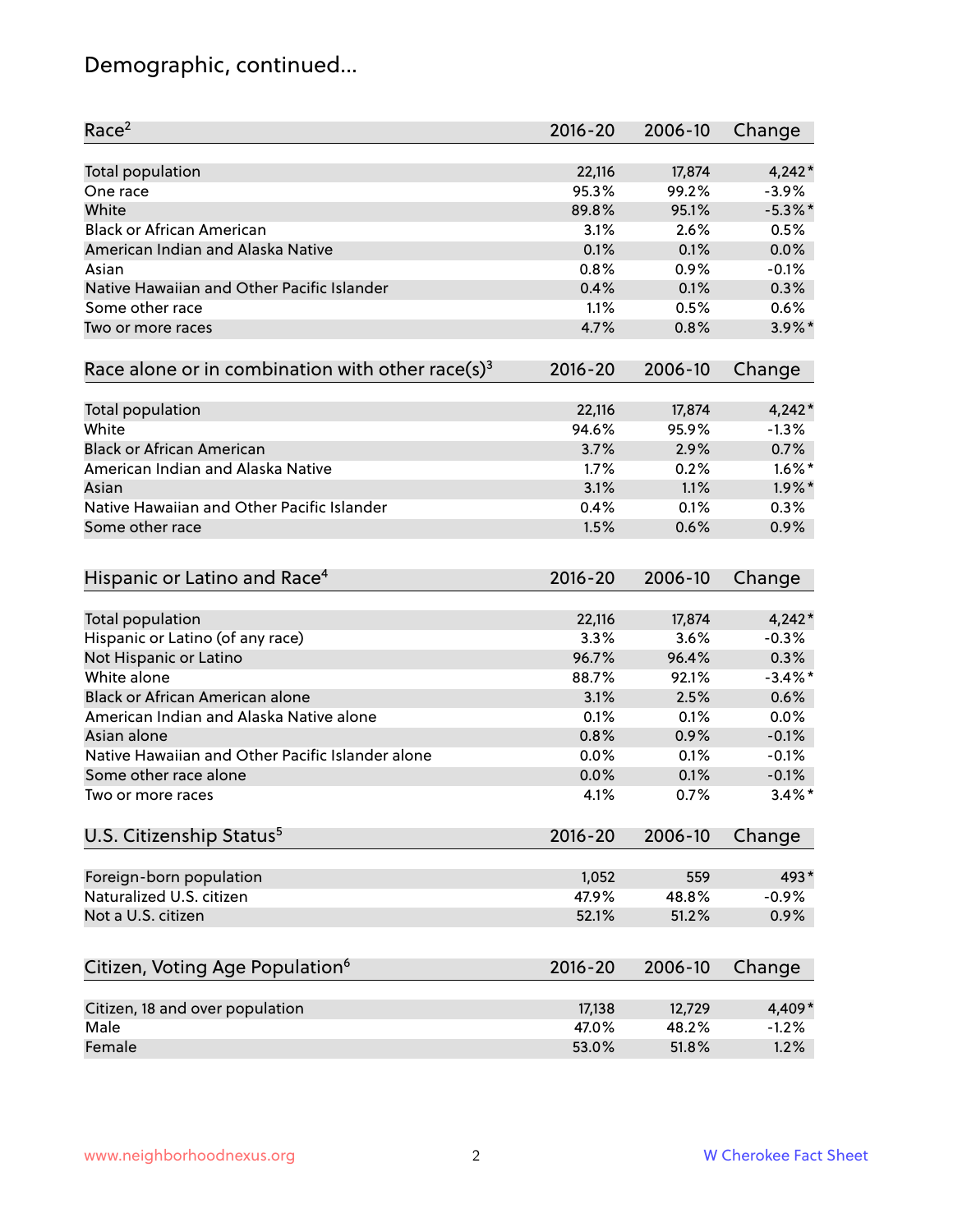#### Economic

| Income <sup>7</sup>                                 | 2016-20   | 2006-10 | Change     |
|-----------------------------------------------------|-----------|---------|------------|
|                                                     |           |         |            |
| All households                                      | 7,956     | 6,329   | $1,627*$   |
| Less than \$10,000                                  | 2.2%      | 5.0%    | $-2.8%$    |
| \$10,000 to \$14,999                                | 3.0%      | 1.9%    | 1.1%       |
| \$15,000 to \$24,999                                | 4.1%      | 8.0%    | $-4.0\%$ * |
| \$25,000 to \$34,999                                | 5.4%      | 9.0%    | $-3.7%$    |
| \$35,000 to \$49,999                                | 10.1%     | 12.3%   | $-2.1%$    |
| \$50,000 to \$74,999                                | 18.0%     | 19.4%   | $-1.4%$    |
| \$75,000 to \$99,999                                | 14.4%     | 14.0%   | 0.5%       |
| \$100,000 to \$149,999                              | 21.2%     | 16.4%   | 4.8%*      |
| \$150,000 to \$199,999                              | 9.6%      | 9.1%    | 0.5%       |
| \$200,000 or more                                   | 12.0%     | 4.8%    | $7.1\%$ *  |
| Median household income (dollars)                   | 87,554    | 66,796  | 20,758*    |
| Mean household income (dollars)                     | 112,313   | 89,772  | 22,540*    |
| With earnings                                       | 73.9%     | 80.7%   | $-6.8\%$ * |
| Mean earnings (dollars)                             | 108,783   | 88,701  | 20,083*    |
| <b>With Social Security</b>                         | 46.3%     | 26.1%   | 20.2%*     |
| Mean Social Security income (dollars)               | 23,395    | 18,385  | $5,011*$   |
| With retirement income                              | 30.3%     | 17.0%   | 13.3%*     |
| Mean retirement income (dollars)                    | 33,791    | 23,529  | 10,262*    |
| With Supplemental Security Income                   | 5.8%      | 2.0%    | $3.8\%$ *  |
| Mean Supplemental Security Income (dollars)         | 11,719    | 8,061   | $3,657*$   |
| With cash public assistance income                  | 0.6%      | 0.9%    | $-0.3%$    |
| Mean cash public assistance income (dollars)        | $\pmb{0}$ | 3,667   | $-3,667*$  |
| With Food Stamp/SNAP benefits in the past 12 months | 3.7%      | 1.5%    | $2.2\%$ *  |
|                                                     |           |         |            |
| Families                                            | 6,150     | 4,984   | $1,166*$   |
| Less than \$10,000                                  | 1.3%      | 3.6%    | $-2.3%$    |
| \$10,000 to \$14,999                                | 0.9%      | 0.4%    | 0.5%       |
| \$15,000 to \$24,999                                | 2.5%      | 5.0%    | $-2.5%$    |
| \$25,000 to \$34,999                                | 4.9%      | 7.7%    | $-2.8%$    |
| \$35,000 to \$49,999                                | 8.5%      | 12.4%   | $-3.9%$    |
| \$50,000 to \$74,999                                | 18.3%     | 19.7%   | $-1.4%$    |
| \$75,000 to \$99,999                                | 15.3%     | 16.2%   | $-0.9%$    |
| \$100,000 to \$149,999                              | 23.0%     | 19.0%   | 4.1%       |
| \$150,000 to \$199,999                              | 12.0%     | 10.7%   | 1.3%       |
| \$200,000 or more                                   | 13.3%     | 5.4%    | $7.9\%*$   |
| Median family income (dollars)                      | 97,237    | 76,949  | 20,288*    |
| Mean family income (dollars)                        | 123,442   | 91,057  | 32,384*    |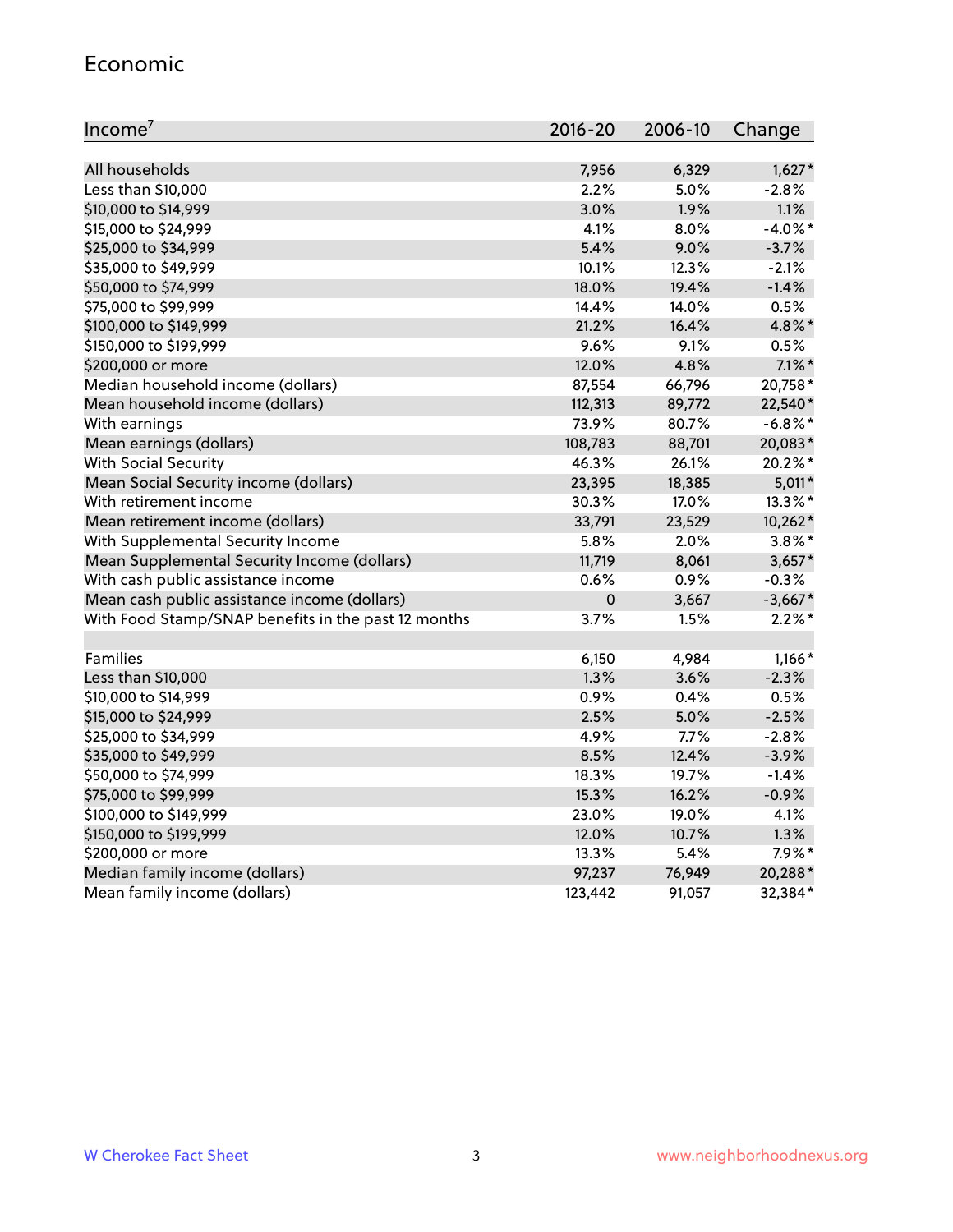### Economic, continued...

| Income, continued <sup>8</sup>                           | $2016 - 20$ | 2006-10 | Change             |
|----------------------------------------------------------|-------------|---------|--------------------|
|                                                          |             |         |                    |
| Nonfamily households                                     | 1,806       | 1,345   | $461*$             |
| Median nonfamily income (dollars)                        | 51,014      | 33,165  | 17,850*            |
| Mean nonfamily income (dollars)                          | 70,595      | 82,476  | $-11,881$          |
|                                                          |             |         |                    |
| Median earnings for workers (dollars)                    | 45,057      | 33,486  | $11,571*$          |
| Median earnings for male full-time, year-round workers   | 68,822      | 54,845  | 13,977*            |
| (dollars)                                                |             |         |                    |
| Median earnings for female full-time, year-round workers | 53,878      | 36,801  | 17,077*            |
| (dollars)                                                |             |         |                    |
|                                                          |             |         |                    |
| Per capita income (dollars)                              | 41,664      | 32,167  | 9,496*             |
|                                                          |             |         |                    |
|                                                          |             |         |                    |
| Families and People Below Poverty Level <sup>9</sup>     | $2016 - 20$ | 2006-10 | Change             |
|                                                          |             |         |                    |
| <b>All families</b>                                      | 2.5%        | 5.0%    | $-2.5%$            |
| With related children under 18 years                     | 3.0%        | 4.0%    | $-1.0%$            |
| With related children under 5 years only                 | 0.0%        | 0.0%    | 0.0%               |
| Married couple families                                  | 2.1%        | 4.6%    | $-2.5%$            |
| With related children under 18 years                     | 2.6%        | 3.1%    | $-0.5%$            |
| With related children under 5 years only                 | 0.0%        | 0.0%    | 0.0%               |
| Families with female householder, no husband present     | 6.4%        | 8.4%    | $-2.0%$            |
| With related children under 18 years                     | 6.2%        | 12.5%   | $-6.3%$            |
| With related children under 5 years only                 | 0.0%        | (X)     | $(X)$ <sup>+</sup> |
|                                                          |             |         |                    |
| All people                                               | 5.2%        | 6.2%    | $-1.0%$            |
| Under 18 years                                           | 4.5%        | 2.9%    | 1.6%               |
| Related children under 18 years                          | 4.4%        | 2.9%    | 1.5%               |
| Related children under 5 years                           | 12.6%       | 3.4%    | 9.2%               |
| Related children 5 to 17 years                           | 2.9%        | 2.7%    | 0.2%               |
| 18 years and over                                        | 5.4%        | 7.5%    | $-2.1%$            |
| 18 to 64 years                                           | 6.4%        | 6.6%    | $-0.3%$            |
| 65 years and over                                        | 2.9%        | 11.5%   | $-8.6%$            |
| People in families                                       | 2.6%        | 5.1%    | $-2.5%$            |
| Unrelated individuals 15 years and over                  | 23.2%       | 16.5%   | 6.7%               |
|                                                          |             |         |                    |
| Non-Hispanic white people                                | 5.4%        | 5.9%    | $-0.6%$            |
| Black or African-American people                         | 2.8%        | 0.0%    | 2.8%               |
| Asian people                                             | 0.0%        | 0.0%    | 0.0%               |
| Hispanic or Latino people                                | 5.8%        | 16.2%   | $-10.4%$           |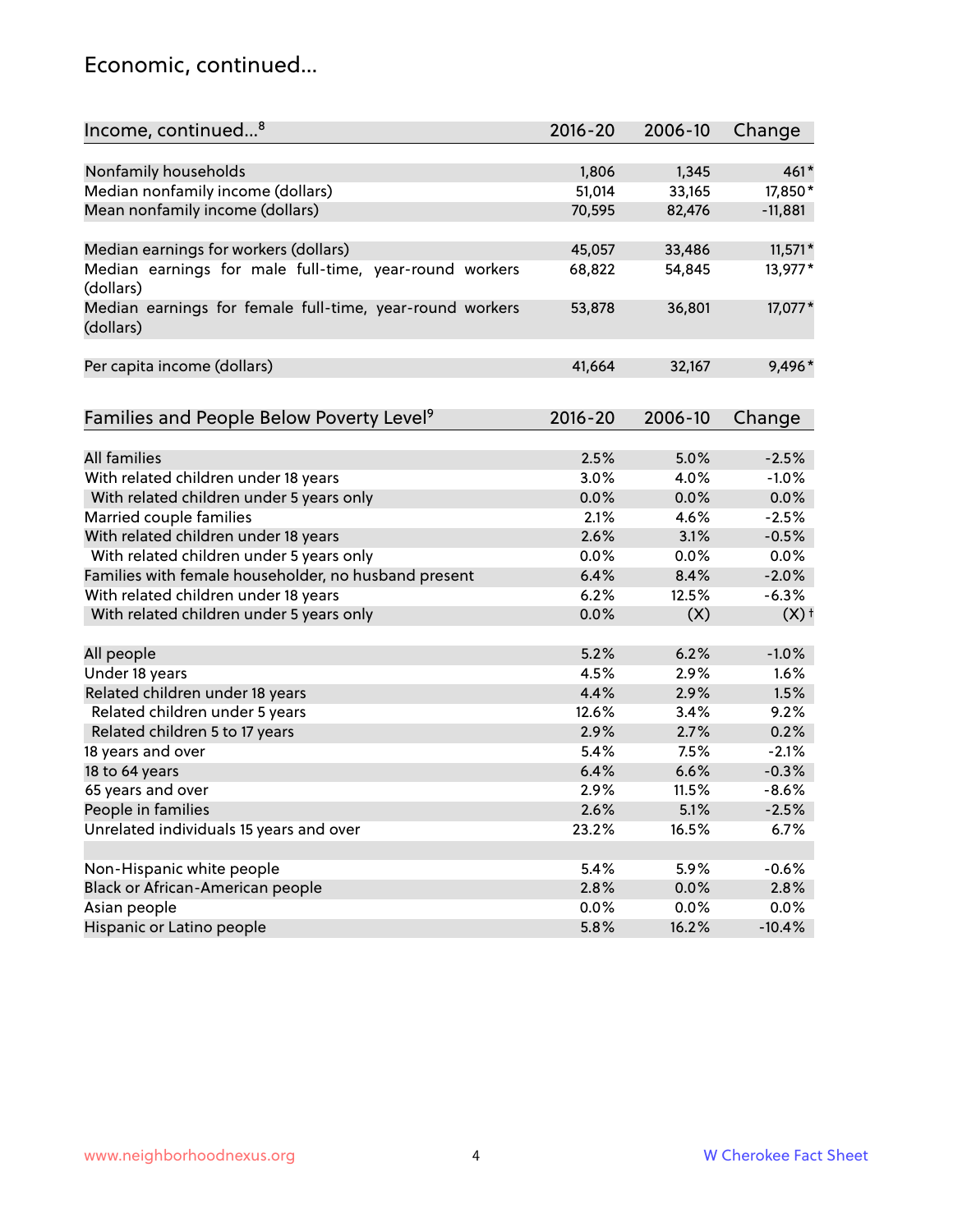# Employment

| Employment Status <sup>10</sup>                                                               | $2016 - 20$   | 2006-10      | Change               |
|-----------------------------------------------------------------------------------------------|---------------|--------------|----------------------|
|                                                                                               |               |              |                      |
| Population 16 years and over                                                                  | 18,161        | 13,449       | 4,712*               |
| In labor force                                                                                | 54.1%         | 64.1%        | $-10.0\%$ *          |
| Civilian labor force                                                                          | 54.1%         | 63.8%        | $-9.8\%$ *           |
| Employed                                                                                      | 51.8%         | 58.9%        | $-7.2%$ *            |
| Unemployed                                                                                    | 2.3%          | 4.9%         | $-2.6%$              |
| <b>Armed Forces</b>                                                                           | 0.0%          | 0.2%         | $-0.2%$              |
| Not in labor force                                                                            | 45.9%         | 35.9%        | 10.0%*               |
| Civilian labor force                                                                          | 9,821         | 8,587        | $1,234*$             |
| <b>Unemployment Rate</b>                                                                      | 4.2%          | 7.7%         | $-3.4%$              |
|                                                                                               |               |              |                      |
| Females 16 years and over                                                                     | 9,655         | 7,000        | $2,655*$             |
| In labor force                                                                                | 50.2%         | 56.3%        | $-6.0%$              |
| Civilian labor force                                                                          | 50.2%         | 55.8%        | $-5.6%$              |
| Employed                                                                                      | 47.5%         | 51.9%        | $-4.4%$              |
| Own children of the householder under 6 years                                                 | 939           | 1,650        | $-711*$              |
| All parents in family in labor force                                                          | 41.6%         | 60.8%        | $-19.2%$             |
|                                                                                               |               |              |                      |
| Own children of the householder 6 to 17 years                                                 | 3,297         | 3,062        | 235                  |
| All parents in family in labor force                                                          | 60.4%         | 66.3%        | $-5.9%$              |
|                                                                                               |               |              |                      |
| Industry <sup>11</sup>                                                                        | $2016 - 20$   | 2006-10      | Change               |
|                                                                                               |               |              |                      |
| Civilian employed population 16 years and over                                                | 9,404<br>1.5% | 7,928        | $1,476*$             |
| Agriculture, forestry, fishing and hunting, and mining<br>Construction                        | 9.1%          | 0.5%<br>9.9% | 1.0%                 |
|                                                                                               | 8.1%          |              | $-0.8%$              |
| Manufacturing<br>Wholesale trade                                                              | 4.7%          | 9.8%<br>2.9% | $-1.7%$<br>$1.8\%$ * |
| Retail trade                                                                                  | 14.8%         | 13.7%        | 1.0%                 |
|                                                                                               | 5.4%          | 4.4%         | 0.9%                 |
| Transportation and warehousing, and utilities<br>Information                                  |               |              | $-1.3%$              |
|                                                                                               | 2.3%          | 3.6%<br>7.4% |                      |
| Finance and insurance, and real estate and rental and leasing                                 | 7.6%          |              | 0.2%                 |
| Professional, scientific, and management, and administrative<br>and waste management services | 13.9%         | 12.4%        | 1.5%                 |
| Educational services, and health care and social assistance                                   | 24.1%         | 22.1%        | 2.0%                 |
| Arts, entertainment, and recreation, and accommodation and                                    | 3.1%          | 4.8%         | $-1.7%$              |
| food services                                                                                 |               |              |                      |
| Other services, except public administration                                                  | 2.0%          | 4.1%         | $-2.2%$              |
| Public administration                                                                         | 3.5%          | 4.3%         | $-0.8%$              |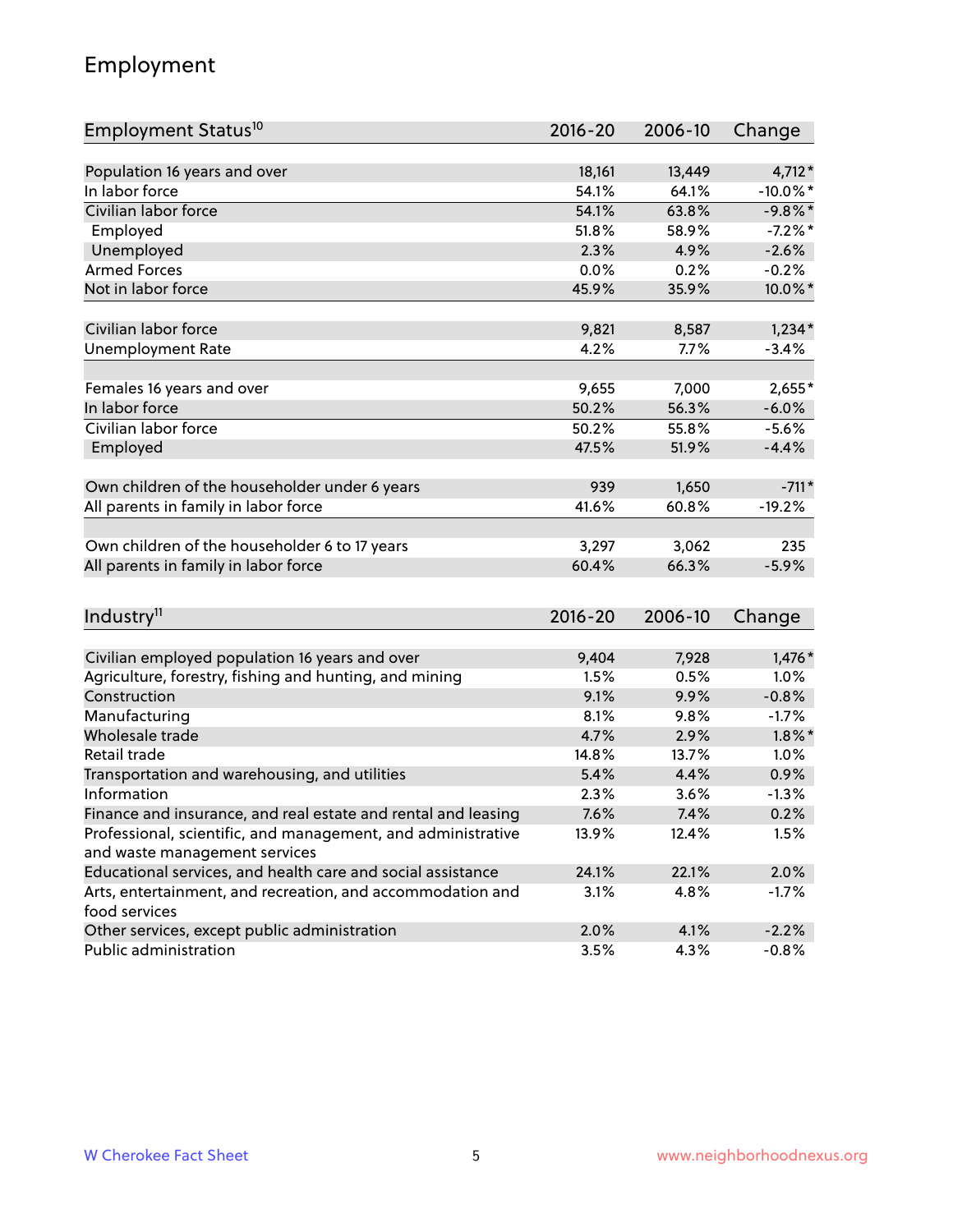# Employment, continued...

| Occupation <sup>12</sup>                                                    | $2016 - 20$ | 2006-10 | Change    |
|-----------------------------------------------------------------------------|-------------|---------|-----------|
| Civilian employed population 16 years and over                              | 9,404       | 7,928   | $1,476*$  |
| Management, business, science, and arts occupations                         | 46.5%       | 40.6%   | $5.9\%$ * |
| Service occupations                                                         | 9.5%        | 12.4%   | $-2.9%$   |
| Sales and office occupations                                                | 26.6%       | 30.5%   | $-3.9%$   |
|                                                                             |             |         | $-0.6%$   |
| Natural<br>and<br>resources,<br>construction,<br>maintenance<br>occupations | 8.5%        | 9.1%    |           |
| Production, transportation, and material moving occupations                 | 8.9%        | 7.4%    | 1.5%      |
| Class of Worker <sup>13</sup>                                               | $2016 - 20$ | 2006-10 | Change    |
|                                                                             |             |         |           |
| Civilian employed population 16 years and over                              | 9,404       | 7,928   | $1,476*$  |
| Private wage and salary workers                                             | 75.0%       | 76.9%   | $-1.9%$ * |
| Government workers                                                          | 17.8%       | 15.8%   | 2.1%      |
| Self-employed in own not incorporated business workers                      | 7.1%        | 7.3%    | $-0.1%$   |
| <b>Unpaid family workers</b>                                                | 0.0%        | 0.0%    | 0.0%      |
| Job Flows <sup>14</sup>                                                     | 2019        | 2010    | Change    |
|                                                                             |             |         |           |
| Total Jobs in district                                                      | 2,352       | 1,469   | 883       |
| Held by residents of district                                               | 19.9%       | 23.3%   | $-3.3%$   |
| Held by non-residents of district                                           | 80.1%       | 76.7%   | 3.3%      |
| Jobs by Industry Sector <sup>15</sup>                                       | 2019        | 2010    | Change    |
|                                                                             |             |         |           |
| Total Jobs in district                                                      | 2,352       | 1,469   | 883       |
| Goods Producing sectors                                                     | 17.6%       | 15.2%   | 2.3%      |
| Trade, Transportation, and Utilities sectors                                | 18.9%       | 17.7%   | 1.2%      |
| All Other Services sectors                                                  | 63.6%       | 67.1%   | $-3.5%$   |
| Total Jobs in district held by district residents                           | 469         | 342     | 127       |
| <b>Goods Producing sectors</b>                                              | 16.8%       | 19.6%   | $-2.7%$   |
| Trade, Transportation, and Utilities sectors                                | 15.8%       | 17.5%   | $-1.8%$   |
| All Other Services sectors                                                  | 67.4%       | 62.9%   | 4.5%      |
|                                                                             |             |         |           |
| Jobs by Earnings <sup>16</sup>                                              | 2019        | 2010    | Change    |
| Total Jobs in district                                                      |             |         |           |
|                                                                             | 2,352       | 1,469   | 883       |
| Jobs with earnings \$1250/month or less                                     | 27.0%       | 33.7%   | $-6.7%$   |
| Jobs with earnings \$1251/month to \$3333/month                             | 30.4%       | 34.0%   | $-3.7%$   |
| Jobs with earnings greater than \$3333/month                                | 42.6%       | 32.3%   | 10.4%     |
| Total Jobs in district held by district residents                           | 469         | 342     | 127       |
| Jobs with earnings \$1250/month or less                                     | 32.2%       | 31.6%   | 0.6%      |
| Jobs with earnings \$1251/month to \$3333/month                             | 29.9%       | 37.4%   | $-7.6%$   |
| Jobs with earnings greater than \$3333/month                                | 38.0%       | 31.0%   | 7.0%      |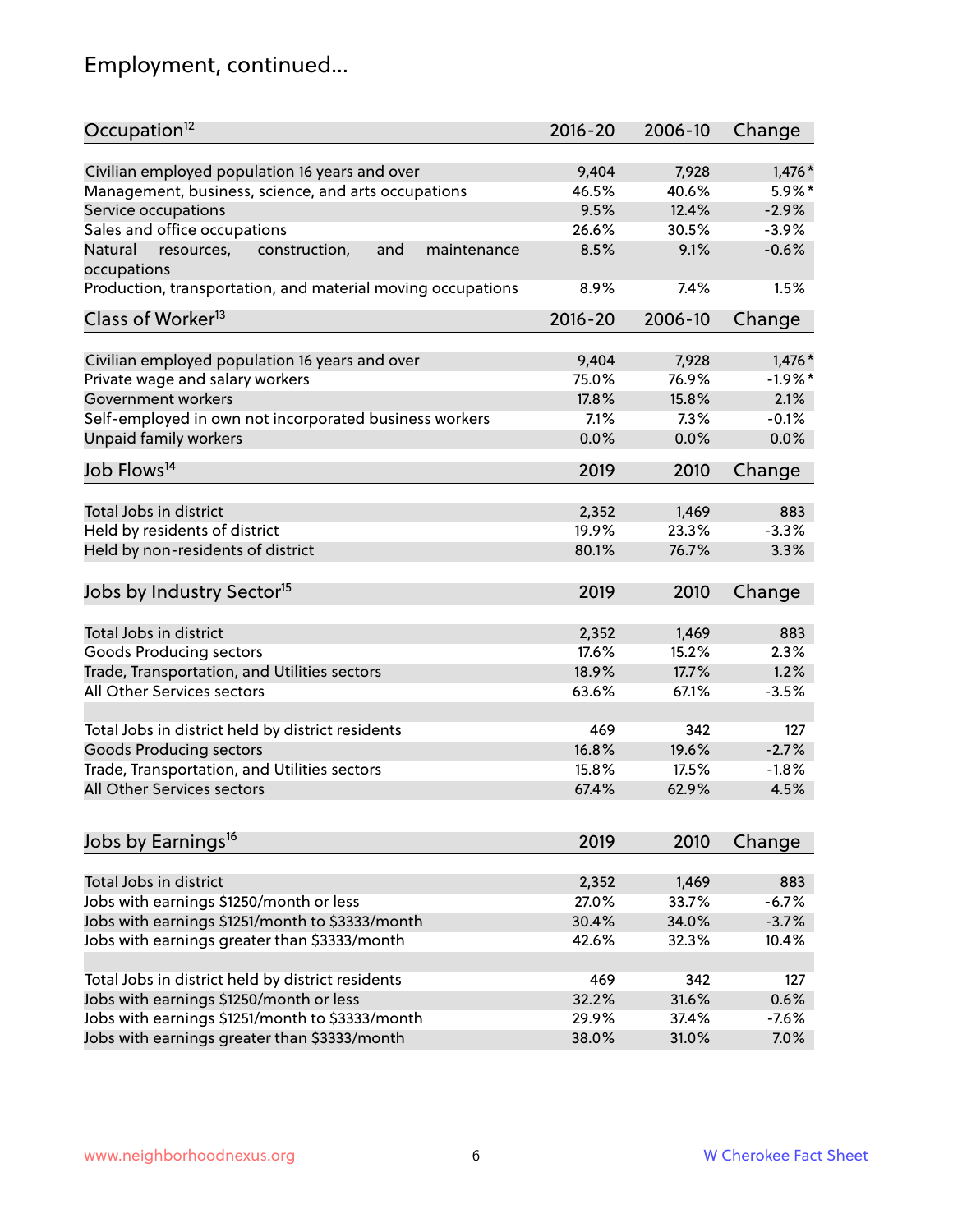# Employment, continued...

| Jobs by Age of Worker <sup>17</sup>               | 2019  | 2010  | Change  |
|---------------------------------------------------|-------|-------|---------|
|                                                   |       |       |         |
| Total Jobs in district                            | 2,352 | 1,469 | 883     |
| Jobs with workers age 29 or younger               | 21.9% | 23.1% | $-1.1%$ |
| Jobs with workers age 30 to 54                    | 54.2% | 56.1% | $-1.9%$ |
| Jobs with workers age 55 or older                 | 23.9% | 20.8% | 3.1%    |
|                                                   |       |       |         |
| Total Jobs in district held by district residents | 469   | 342   | 127     |
| Jobs with workers age 29 or younger               | 18.1% | 15.2% | 2.9%    |
| Jobs with workers age 30 to 54                    | 52.7% | 57.6% | $-4.9%$ |
| Jobs with workers age 55 or older                 | 29.2% | 27.2% | 2.0%    |

#### Education

| School Enrollment <sup>18</sup>                | $2016 - 20$ | 2006-10 | Change    |
|------------------------------------------------|-------------|---------|-----------|
|                                                |             |         |           |
| Population 3 years and over enrolled in school | 5,638       | 4,943   | 695       |
| Nursery school, preschool                      | 3.8%        | 11.3%   | $-7.5%$ * |
| Kindergarten                                   | 4.2%        | 5.7%    | $-1.6%$   |
| Elementary school (grades 1-8)                 | 42.6%       | 46.7%   | $-4.1%$   |
| High school (grades 9-12)                      | 23.3%       | 15.5%   | $7.8\%$ * |
| College or graduate school                     | 26.1%       | 20.8%   | 5.3%      |
| Educational Attainment <sup>19</sup>           | $2016 - 20$ | 2006-10 | Change    |
|                                                |             |         |           |
| Population 25 years and over                   | 15,788      | 11,886  | $3,902*$  |
| Less than 9th grade                            | 4.6%        | 3.1%    | 1.5%      |
| 9th to 12th grade, no diploma                  | 5.8%        | 10.8%   | $-4.9%$ * |
| High school graduate (includes equivalency)    | 27.5%       | 27.3%   | 0.2%      |
| Some college, no degree                        | 20.8%       | 20.0%   | 0.8%      |
| Associate's degree                             | $6.0\%$     | 6.2%    | $-0.3%$   |
| Bachelor's degree                              | 23.2%       | 22.9%   | 0.3%      |
| Graduate or professional degree                | 12.1%       | 9.7%    | 2.4%      |
|                                                |             |         |           |
| Percent high school graduate or higher         | 89.5%       | 86.1%   | 3.4%      |
| Percent bachelor's degree or higher            | 35.3%       | 32.7%   | 2.6%      |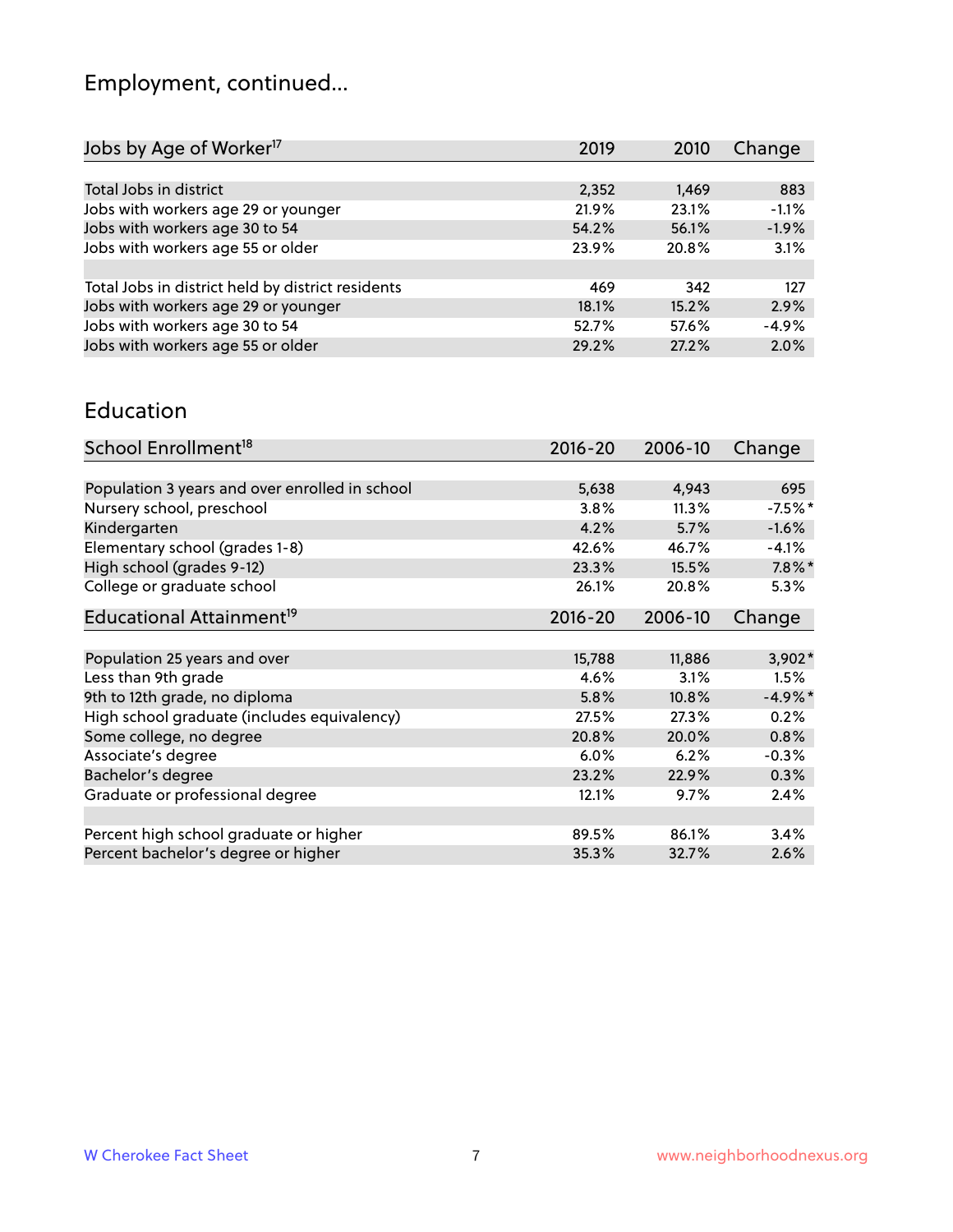### Housing

| Households by Type <sup>20</sup>                     | 2016-20     | 2006-10      | Change      |
|------------------------------------------------------|-------------|--------------|-------------|
|                                                      |             |              |             |
| <b>Total households</b>                              | 7,956       | 6,329        | $1,627*$    |
| Family households (families)                         | 77.3%       | 78.7%        | $-1.4%$     |
| With own children under 18 years                     | 25.6%       | 36.7%        | $-11.0\%$ * |
| Married-couple family                                | 66.8%       | 71.6%        | $-4.7%$     |
| With own children of the householder under 18 years  | 21.5%       | 32.7%        | $-11.2\%$ * |
| Male householder, no wife present, family            | 4.4%        | 2.6%         | 1.7%        |
| With own children of the householder under 18 years  | 2.7%        | 1.9%         | 0.8%        |
| Female householder, no husband present, family       | 6.1%        | 4.5%         | 1.6%        |
| With own children of the householder under 18 years  | 1.4%        | 2.1%         | $-0.6%$     |
| Nonfamily households                                 | 22.7%       | 21.3%        | 1.4%        |
| Householder living alone                             | 18.0%       | 18.5%        | $-0.5%$     |
| 65 years and over                                    | 12.2%       | 8.1%         | 4.0%*       |
| Households with one or more people under 18 years    | 29.1%       | 39.2%        | $-10.1\%$ * |
| Households with one or more people 65 years and over | 40.7%       | 23.6%        | 17.2%*      |
| Average household size                               | 2.71        | 2.76         | $-0.05$     |
| Average family size                                  | 3.06        | 3.15         | $-0.10$     |
|                                                      |             |              |             |
| Housing Occupancy <sup>21</sup>                      | $2016 - 20$ | 2006-10      | Change      |
| Total housing units                                  | 8,456       | 7,098        | $1,358*$    |
| Occupied housing units                               | 94.1%       | 89.2%        | 4.9%*       |
| Vacant housing units                                 | 5.9%        | 10.8%        | $-4.9%$ *   |
|                                                      |             |              |             |
| Homeowner vacancy rate                               | 2.5         | 2.5          | 0.1         |
| Rental vacancy rate                                  | 12.9        | 2.2          | 10.7        |
| Units in Structure <sup>22</sup>                     | $2016 - 20$ | 2006-10      | Change      |
| Total housing units                                  | 8,456       | 7,098        | $1,358*$    |
| 1-unit, detached                                     | 89.7%       | 92.9%        | $-3.2%$ *   |
|                                                      |             |              |             |
| 1-unit, attached                                     | 0.3%        | 1.0%<br>0.0% | $-0.7%$     |
| 2 units                                              | 0.2%        |              | 0.2%        |
| 3 or 4 units                                         | 0.4%        | 1.0%         | $-0.6%$     |
| 5 to 9 units                                         | 0.0%        | 0.0%         | 0.0%        |
| 10 to 19 units                                       | 0.0%        | 0.5%         | $-0.5%$     |
| 20 or more units                                     | 2.9%        | 0.5%         | 2.4%        |
| Mobile home                                          | 6.5%        | 4.1%         | $2.4\%$ *   |
| Boat, RV, van, etc.                                  | 0.0%        | $0.0\%$      | $0.0\%$     |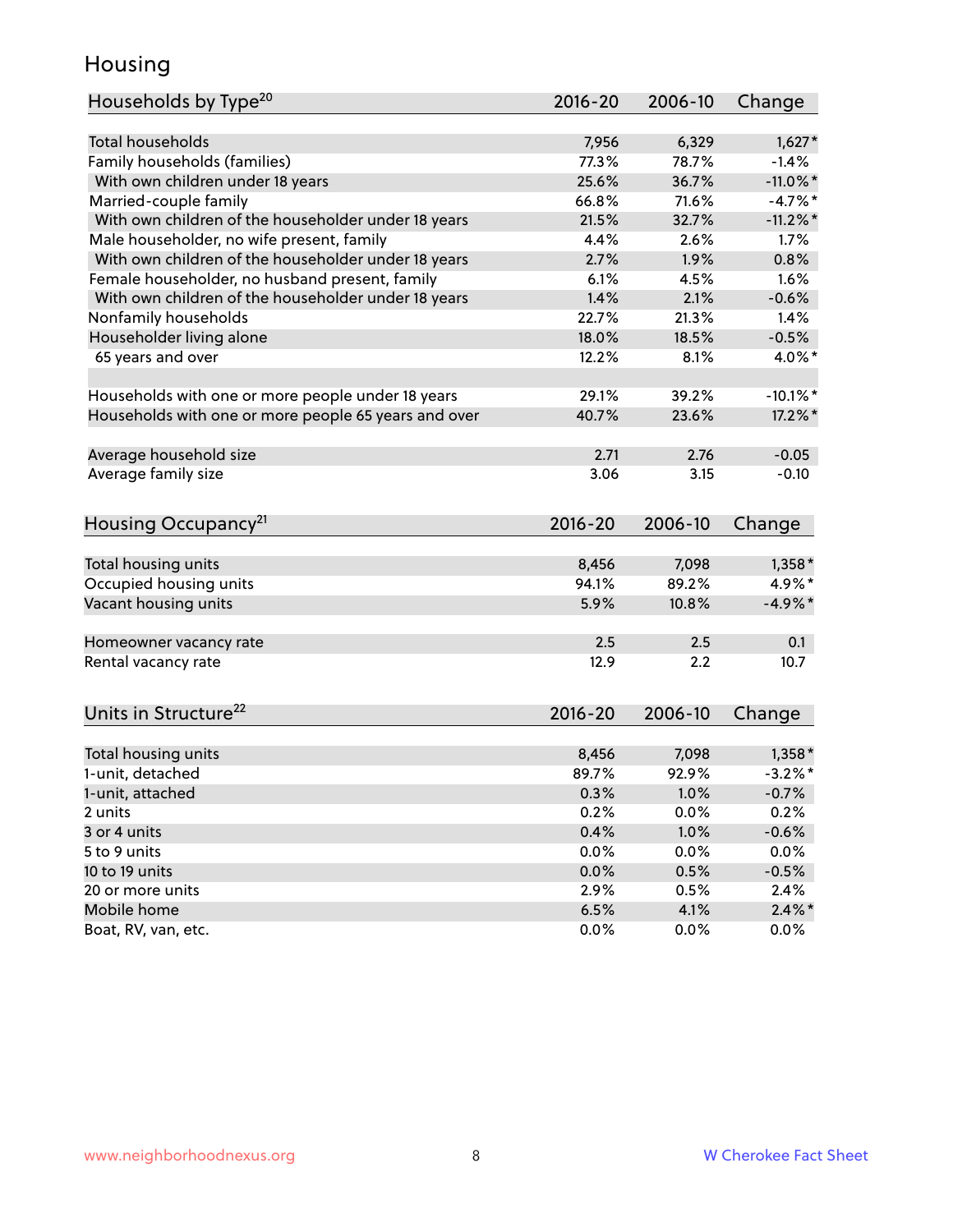# Housing, Continued...

| Year Structure Built <sup>23</sup>             | 2016-20     | 2006-10 | Change    |
|------------------------------------------------|-------------|---------|-----------|
| Total housing units                            | 8,456       | 7,098   | $1,358*$  |
| Built 2014 or later                            | 8.4%        | (X)     | (X)       |
| Built 2010 to 2013                             | 4.5%        | (X)     | (X)       |
| Built 2000 to 2009                             | 45.8%       | 51.5%   | $-5.7%$   |
| Built 1990 to 1999                             | 19.5%       | 18.9%   | 0.6%      |
| Built 1980 to 1989                             | 11.2%       | 11.7%   | $-0.5%$   |
| Built 1970 to 1979                             | 4.5%        | 10.4%   | $-5.9%$ * |
| Built 1960 to 1969                             | 4.6%        | 3.4%    | 1.2%      |
| Built 1950 to 1959                             | 0.7%        | 1.3%    | $-0.6%$   |
| Built 1940 to 1949                             | 0.2%        | 1.1%    | $-0.8%$   |
| Built 1939 or earlier                          | 0.6%        | 1.7%    | $-1.2%$   |
|                                                |             |         |           |
| Housing Tenure <sup>24</sup>                   | $2016 - 20$ | 2006-10 | Change    |
| Occupied housing units                         | 7,956       | 6,329   | $1,627*$  |
| Owner-occupied                                 | 85.7%       | 88.2%   | $-2.6%$   |
| Renter-occupied                                | 14.3%       | 11.8%   | 2.6%      |
| Average household size of owner-occupied unit  | 2.65        | 2.73    | $-0.08$   |
| Average household size of renter-occupied unit | 3.08        | 2.99    | 0.10      |
| Residence 1 Year Ago <sup>25</sup>             | $2016 - 20$ | 2006-10 | Change    |
|                                                |             |         |           |
| Population 1 year and over                     | 21,992      | 17,664  | 4,328*    |
| Same house                                     | 87.7%       | 84.4%   | $3.2\%$ * |
| Different house in the U.S.                    | 12.3%       | 15.3%   | $-3.0%$   |
| Same county                                    | 5.3%        | 7.1%    | $-1.9%$   |
| Different county                               | 7.0%        | 8.2%    | $-1.2%$   |
| Same state                                     | 5.2%        | 6.7%    | $-1.5%$   |
| Different state                                | 1.8%        | 1.5%    | 0.3%      |
| Abroad                                         | 0.0%        | 0.2%    | $-0.2%$   |
| Value of Housing Unit <sup>26</sup>            | $2016 - 20$ | 2006-10 | Change    |
| Owner-occupied units                           | 6,815       | 5,584   | $1,231*$  |
| Less than \$50,000                             | 1.5%        | 1.6%    | $-0.1%$   |
| \$50,000 to \$99,999                           | 2.8%        | 5.5%    | $-2.7%$   |
| \$100,000 to \$149,999                         | 5.9%        | 10.0%   | $-4.1%$ * |
| \$150,000 to \$199,999                         | 13.1%       | 15.1%   | $-2.0%$   |
| \$200,000 to \$299,999                         | 27.7%       | 29.8%   | $-2.1%$   |
| \$300,000 to \$499,999                         | 38.3%       | 29.9%   | $8.4\%$ * |
| \$500,000 to \$999,999                         | 8.8%        | 7.1%    | 1.6%      |
| \$1,000,000 or more                            | 2.1%        | 1.0%    | 1.0%      |
| Median (dollars)                               | 297,417     | 250,447 | 46,970*   |
| Mortgage Status <sup>27</sup>                  | $2016 - 20$ | 2006-10 | Change    |
| Owner-occupied units                           | 6,815       | 5,584   | $1,231*$  |
| Housing units with a mortgage                  | 70.3%       | 75.9%   | $-5.5%$ * |
| Housing units without a mortgage               | 29.7%       | 24.1%   | $5.5%$ *  |
|                                                |             |         |           |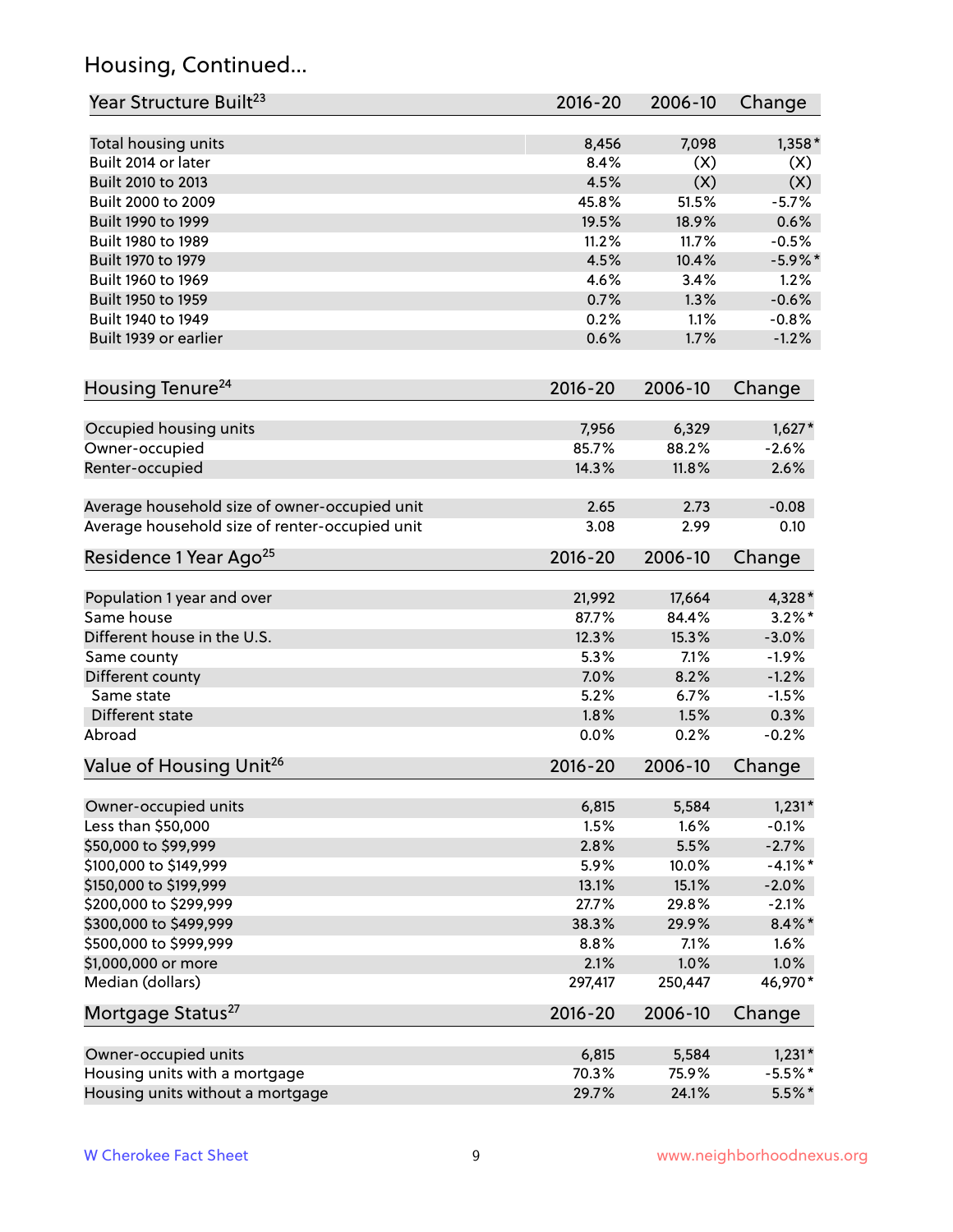# Housing, Continued...

| Selected Monthly Owner Costs <sup>28</sup>                                            | 2016-20   | 2006-10 | Change      |
|---------------------------------------------------------------------------------------|-----------|---------|-------------|
| Housing units with a mortgage                                                         | 4,792     | 4,236   | 556*        |
| Less than \$300                                                                       | 0.3%      | 0.4%    | $-0.1%$     |
| \$300 to \$499                                                                        | 1.1%      | 1.1%    | $-0.0%$     |
| \$500 to \$999                                                                        | 10.7%     | 9.9%    | 0.8%        |
| \$1,000 to \$1,499                                                                    | 27.9%     | 26.8%   | 1.1%        |
| \$1,500 to \$1,999                                                                    | 25.9%     | 22.8%   | 3.2%        |
| \$2,000 to \$2,999                                                                    | 27.9%     | 26.7%   | 1.2%        |
| \$3,000 or more                                                                       | 6.2%      | 12.4%   | $-6.2%$     |
| Median (dollars)                                                                      | 1,694     | 1,761   | $-67$       |
| Housing units without a mortgage                                                      | 2,023     | 1,348   | 675*        |
| Less than \$150                                                                       | 0.1%      | 1.9%    | $-1.8%$     |
| \$150 to \$249                                                                        | 6.4%      | 16.4%   | $-10.0\%$ * |
| \$250 to \$349                                                                        | 17.4%     | 17.8%   | $-0.4%$     |
| \$350 to \$499                                                                        | 32.5%     | 34.5%   | $-2.0\%$    |
| \$500 to \$699                                                                        | 19.1%     | 17.6%   | 1.5%        |
| \$700 or more                                                                         | 24.5%     | 11.9%   | 12.6%*      |
| Median (dollars)                                                                      | 470       | 414     | $56*$       |
| Household Income <sup>29</sup>                                                        |           |         |             |
| Housing units with a mortgage (excluding units where<br>SMOCAPI cannot be computed)   | 4,792     | 4,236   | 556         |
| Less than 20.0 percent                                                                | 56.0%     | 33.7%   | 22.3%*      |
| 20.0 to 24.9 percent                                                                  | 17.5%     | 14.8%   | 2.6%        |
| 25.0 to 29.9 percent                                                                  | 4.8%      | 9.9%    | $-5.0\%$ *  |
| 30.0 to 34.9 percent                                                                  | 4.1%      | 10.2%   | $-6.1\%$ *  |
| 35.0 percent or more                                                                  | 17.6%     | 31.4%   | $-13.8\%$ * |
| Not computed                                                                          | $\pmb{0}$ | 0       | 0           |
| Housing unit without a mortgage (excluding units where<br>SMOCAPI cannot be computed) | 2,023     | 1,328   | 695*        |
| Less than 10.0 percent                                                                | 52.4%     | 40.1%   | 12.3%*      |
| 10.0 to 14.9 percent                                                                  | 32.0%     | 23.9%   | $8.1\%$ *   |
| 15.0 to 19.9 percent                                                                  | 5.6%      | 15.4%   | $-9.8\%$ *  |
| 20.0 to 24.9 percent                                                                  | 0.0%      | 7.7%    | $-7.7\%$ *  |
| 25.0 to 29.9 percent                                                                  | 1.7%      | 4.9%    | $-3.2%$     |
| 30.0 to 34.9 percent                                                                  | 2.8%      | 0.2%    | 2.6%        |
| 35.0 percent or more                                                                  | 5.5%      | 7.8%    | $-2.3%$     |
| Not computed                                                                          | $\pmb{0}$ | 20      | $-20$       |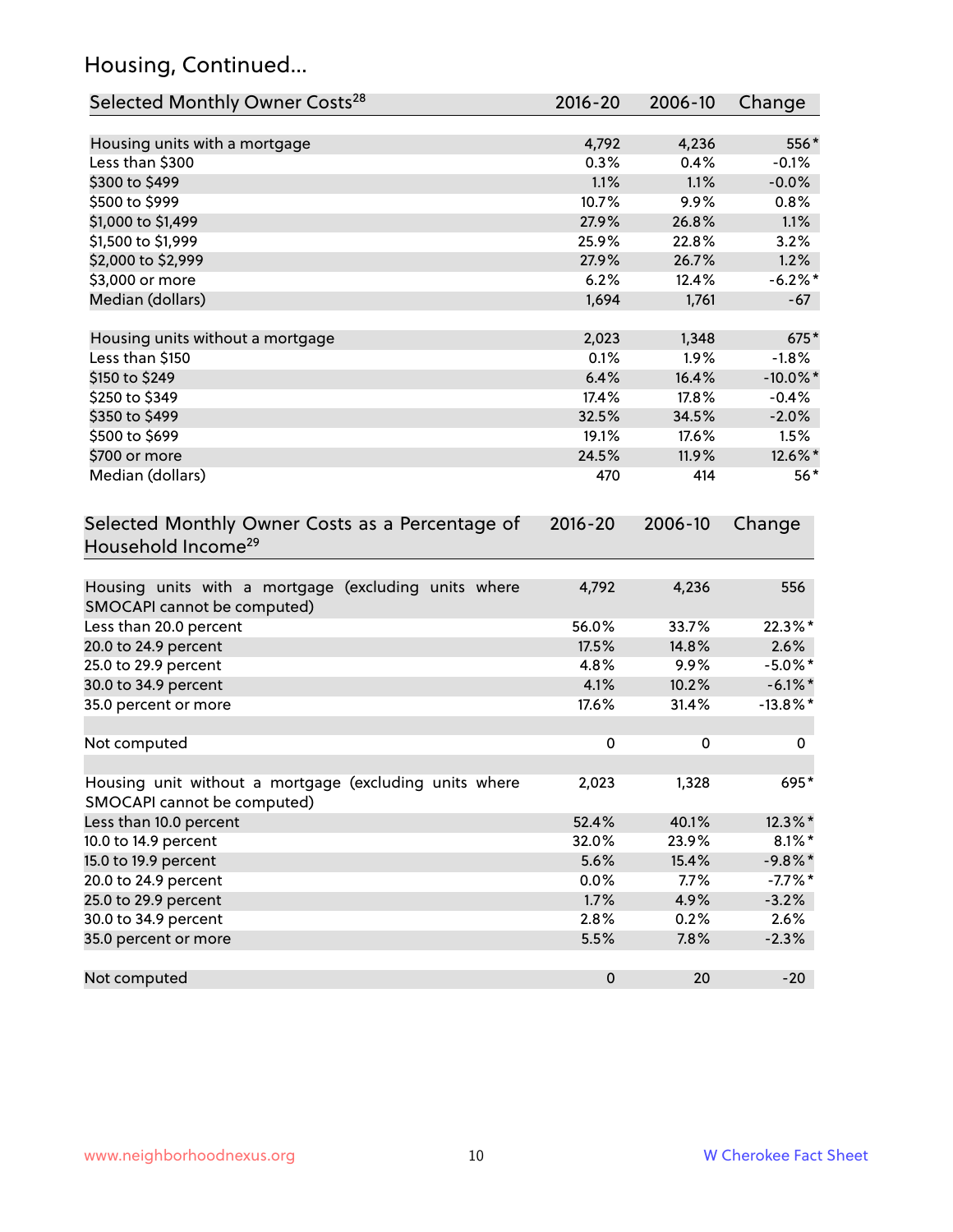# Housing, Continued...

| Gross Rent <sup>30</sup>                                                       | 2016-20     | 2006-10 | Change     |
|--------------------------------------------------------------------------------|-------------|---------|------------|
| Occupied units paying rent                                                     | 1,073       | 717     | 356*       |
| Less than \$200                                                                | 0.0%        | 0.0%    | 0.0%       |
| \$200 to \$499                                                                 | 0.6%        | 2.4%    | $-1.8%$    |
| \$500 to \$749                                                                 | 5.7%        | 20.2%   | $-14.5%$   |
| \$750 to \$999                                                                 | 21.4%       | 34.9%   | $-13.4%$   |
| \$1,000 to \$1,499                                                             | 30.4%       | 25.8%   | 4.6%       |
| \$1,500 to \$1,999                                                             | 23.6%       | 8.8%    | 14.8%      |
| \$2,000 or more                                                                | 18.4%       | 7.9%    | 10.4%*     |
| Median (dollars)                                                               | 1,352       | 1,081   | $271*$     |
| No rent paid                                                                   | 68          | 28      | 40         |
| Gross Rent as a Percentage of Household Income <sup>31</sup>                   | $2016 - 20$ | 2006-10 | Change     |
| Occupied units paying rent (excluding units where GRAPI<br>cannot be computed) | 1,073       | 717     | 356        |
| Less than 15.0 percent                                                         | 6.6%        | 6.6%    | 0.1%       |
| 15.0 to 19.9 percent                                                           | 5.7%        | 3.3%    | 2.3%       |
| 20.0 to 24.9 percent                                                           | 13.8%       | 13.0%   | 0.8%       |
| 25.0 to 29.9 percent                                                           | 9.7%        | 17.0%   | $-7.3\%$ * |
| 30.0 to 34.9 percent                                                           | 3.6%        | 11.0%   | $-7.4%$    |
| 35.0 percent or more                                                           | 60.6%       | 49.1%   | 11.5%      |
| Not computed                                                                   | 68          | 28      | 40         |
| Transportation                                                                 |             |         |            |
| Commuting to Work <sup>32</sup>                                                | 2016-20     | 2006-10 | Change     |
| Workers 16 years and over                                                      | 9,279       | 7,797   | $1,482*$   |
| Car, truck, or van - drove alone                                               | 75.8%       | 77.4%   | $-1.6%$    |
| Car, truck, or van - carpooled                                                 | 4.7%        | 11.0%   | $-6.4\%$ * |
| Public transportation (excluding taxicab)                                      | 0.1%        | 0.3%    | $-0.2%$    |
| Walked                                                                         | 0.4%        | 0.6%    | $-0.2%$    |
| Other means                                                                    | 0.1%        | 0.6%    | $-0.5%$    |
| Worked at home                                                                 | 18.9%       | 10.0%   | 8.9%*      |
| Mean travel time to work (minutes)                                             | 35.6        | 36.4    | $-0.8$     |
| Vehicles Available <sup>33</sup>                                               | 2016-20     | 2006-10 | Change     |
| Occupied housing units                                                         | 7,956       | 6,329   | $1,627*$   |
| No vehicles available                                                          | 1.6%        | 2.1%    | $-0.4%$    |
| 1 vehicle available                                                            | 18.9%       | 20.0%   | $-1.0%$    |
| 2 vehicles available                                                           | 49.6%       | 52.9%   | $-3.3%$    |
| 3 or more vehicles available                                                   | 29.8%       | 25.0%   | 4.8%       |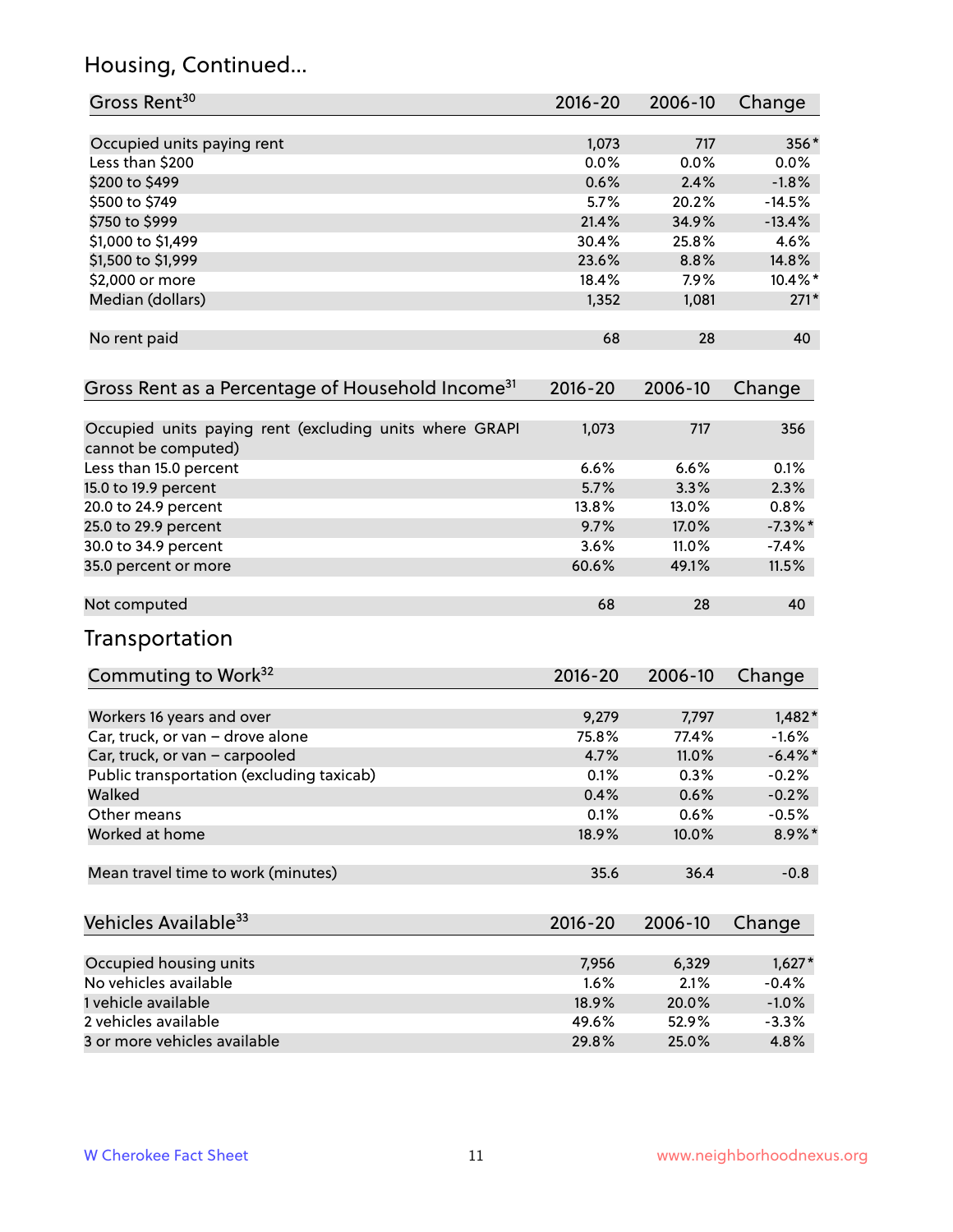#### Health

| Health Insurance coverage <sup>34</sup> | 2016-20 |
|-----------------------------------------|---------|
|-----------------------------------------|---------|

| Civilian Noninstitutionalized Population                | 22,070 |
|---------------------------------------------------------|--------|
| With health insurance coverage                          | 89.8%  |
| With private health insurance coverage                  | 72.6%  |
| With public health coverage                             | 34.1%  |
| No health insurance coverage                            | 10.2%  |
| Civilian Noninstitutionalized Population Under 19 years | 4,838  |
| No health insurance coverage                            | 12.0%  |
| Civilian Noninstitutionalized Population 19 to 64 years | 12,336 |
| In labor force:                                         | 8,897  |
| Employed:                                               | 8,524  |
| With health insurance coverage                          | 89.2%  |
| With private health insurance coverage                  | 87.5%  |
| With public coverage                                    | 3.3%   |
| No health insurance coverage                            | 10.8%  |
| Unemployed:                                             | 373    |
| With health insurance coverage                          | 72.9%  |
| With private health insurance coverage                  | 68.9%  |
| With public coverage                                    | 22.3%  |
| No health insurance coverage                            | 27.1%  |
| Not in labor force:                                     | 3,439  |
| With health insurance coverage                          | 81.1%  |
| With private health insurance coverage                  | 59.9%  |
| With public coverage                                    | 29.8%  |
| No health insurance coverage                            | 18.9%  |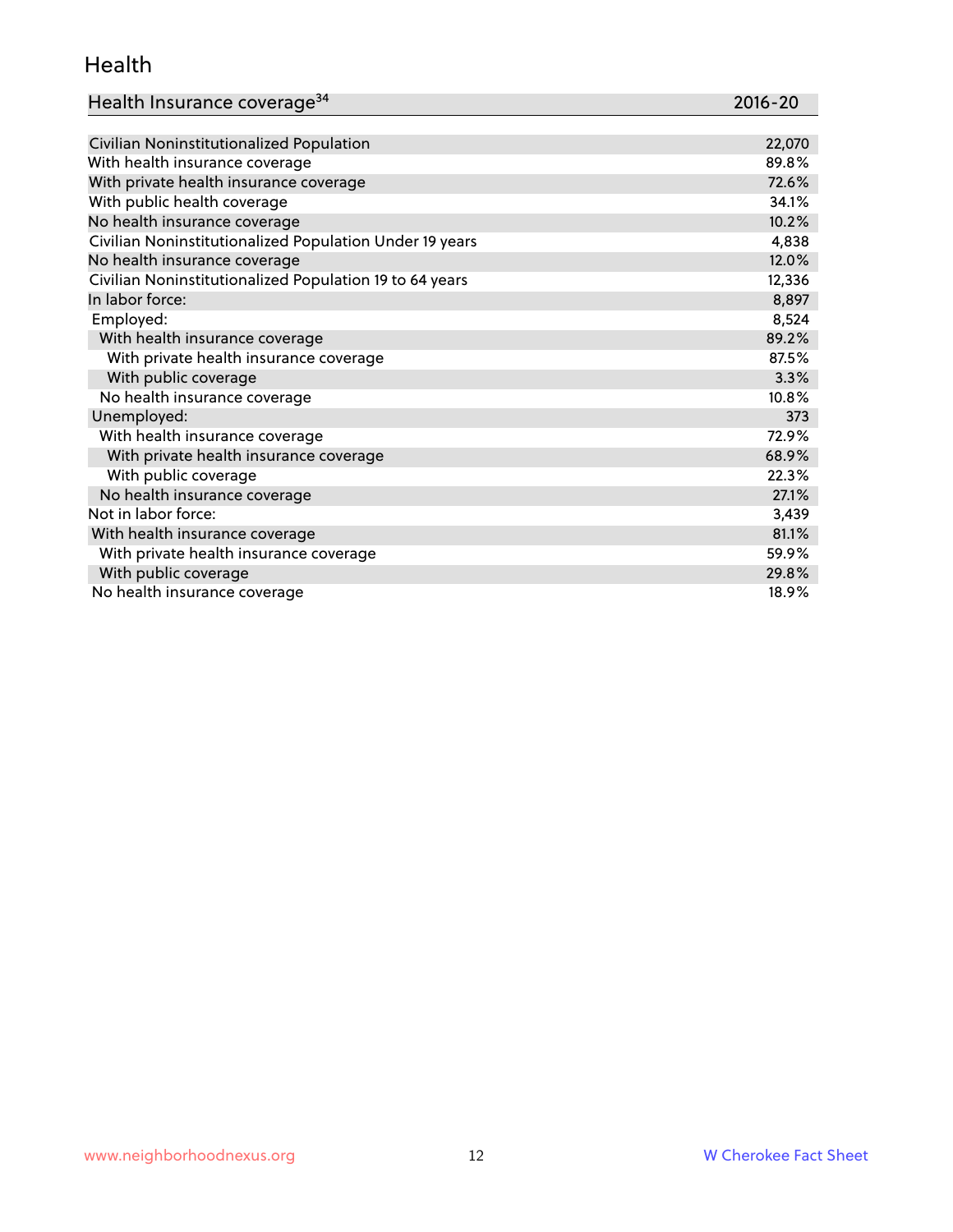# Employment Forecasts

| Forecast Employment by Sector <sup>35</sup>      | 2030     | 2020     | Change   |
|--------------------------------------------------|----------|----------|----------|
|                                                  |          |          |          |
| <b>All Sectors</b>                               | 2,393    | 2,188    | 9.4%     |
| Goods Producing                                  | 146      | 320      | $-54.4%$ |
| Agriculture, forestry, fishing and hunting       | $\Omega$ | $\Omega$ | 0.0%     |
| Mining                                           | 0        | $\Omega$ | 0.0%     |
| Construction                                     | 130      | 304      | $-57.2%$ |
| Manufacturing                                    | 16       | 16       | 0.0%     |
| Service Providing                                | 228      | 200      | 14.0%    |
| Wholesale trade                                  | 28       | 24       | 16.7%    |
| <b>Retail trade</b>                              | 176      | 147      | 19.7%    |
| Transportation and warehousing                   | 15       | 16       | $-6.3%$  |
| <b>Utilities</b>                                 | 9        | 13       | $-30.8%$ |
| Information                                      | 100      | 77       | 29.9%    |
| <b>Financial activities</b>                      | 232      | 142      | 63.4%    |
| Finance and insurance                            | 80       | 40       | 100.0%   |
| Real estate and rental and leasing               | 152      | 102      | 49.0%    |
| Professional and business services               | 306      | 163      | 87.7%    |
| Professional, scientific, and technical services | 154      | 85       | 81.2%    |
| Management of companies and enterprises          | 152      | 78       | 94.9%    |
| <b>Education and health services</b>             | 958      | 939      | 2.0%     |
| <b>Education services</b>                        | 783      | 796      | $-1.6%$  |
| Health care and social assistance                | 175      | 143      | 22.4%    |
| Leisure and hospitality                          | 277      | 192      | 44.3%    |
| Arts, entertainment, and recreation              | 179      | 121      | 47.9%    |
| Accommodation and food services                  | 98       | 71       | 38.0%    |
| Other services, except public administration     | 27       | 22       | 22.7%    |
| Public administration                            | 15       | 20       | $-25.0%$ |

# Population Forecasts

| Population Forecasts <sup>36</sup> | 2030   | 2020   | Change   |
|------------------------------------|--------|--------|----------|
|                                    |        |        |          |
| <b>Total Population</b>            | 29.025 | 24.406 | $18.9\%$ |
| <b>Total Households</b>            | 11.264 | 9.377  | 20.1%    |